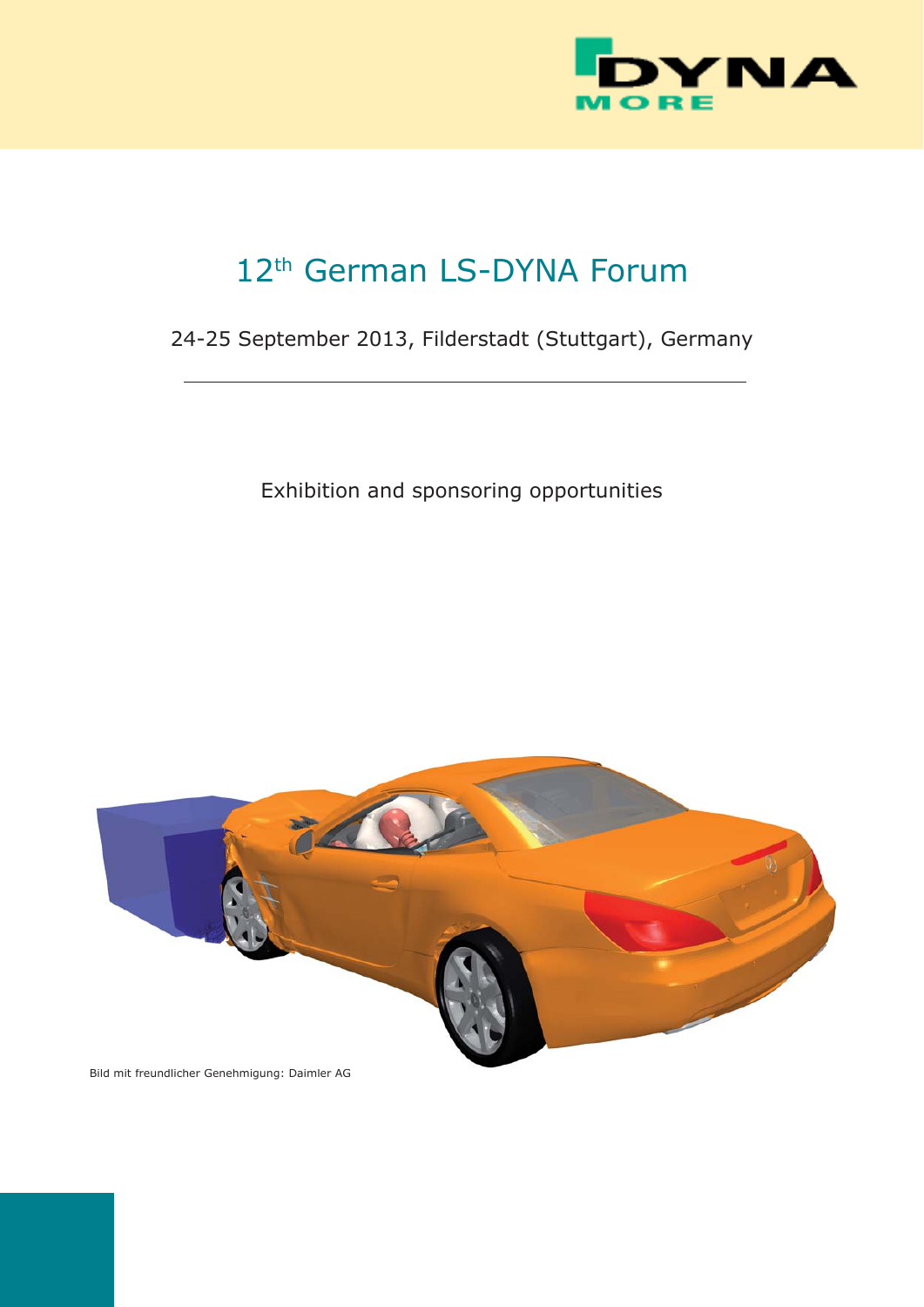We cordially invite you to the 12<sup>th</sup> LS-DYNA Forum 2013, 24 - 25 September 2013 in Filderstadt (Stuttgart), Germany.

The conference is an ideal forum for LS-DYNA and LS-OPT users to present, share and discuss their experiences as well as to obtain information on upcoming features and to learn more about new application areas. Highprofile speakers from industry, research and academia will contribute with presentations on various applications of LS-DYNA, LS-OPT and their associated programs. The main topics will be crash, occupant safety, and metal forming.

We are looking forward to welcoming you as exhibitor and/or sponsor at the LS-DYNA Forum 2013.

#### Exhibition and sponsoring opportunities

|                                                          | <b>Premium</b><br>sponsor | Gold<br>sponsor | <b>Silver</b><br>sponsor | <b>Exhibitor</b> |
|----------------------------------------------------------|---------------------------|-----------------|--------------------------|------------------|
| 5 minutes plenary presentation                           | П                         |                 |                          |                  |
| Company introduction in welcoming speech by chairman     |                           | H.              |                          |                  |
| Company featured in welcome and closing sessions         | П                         | H               | П                        |                  |
| Opportunity to place banners left/right to plenary stage | П                         |                 |                          |                  |
| Company description in program, half page                |                           |                 |                          |                  |
| Company description in program, quarter page             |                           | $\Box$          |                          |                  |
| Company description in program, short paragraph          |                           |                 | П                        |                  |
| Company name listed in program                           |                           |                 |                          |                  |
| Logo (featured) on invitation front page                 | П                         |                 |                          |                  |
| Logo (featured) on invitation                            |                           | п               |                          |                  |
| Logo on invitation                                       |                           |                 | П                        |                  |
| Logo (featured) on CD front cover                        | П                         |                 |                          |                  |
| Logo (featured) on CD booklet                            |                           | H.              |                          |                  |
| Logo on CD booklet                                       |                           |                 | ш                        |                  |
| Logo (highly featured) on web incl. link (sponsors area) | ш                         |                 |                          |                  |
| Logo (featured) on web incl. link (sponsors area)        |                           | ×               |                          |                  |
| Logo on web incl. link (sponsors area)                   |                           |                 | П                        |                  |
| Promotional material on conference CD                    | П                         |                 |                          |                  |
| Promotional material in conference bag                   |                           | H.              |                          |                  |
| Exhibition space $3 \times 2$ m, including electricity   |                           |                 |                          |                  |
|                                                          | 4,500 *                   | $2,000*$        | $1,400*$                 | 700 *            |

\* Euro plus VAT if applicable

#### Other sponsoring opportunities

Please contact us for further sponsorship opportunities, such as give-aways, conference bags, information material in the delegate packs, etc.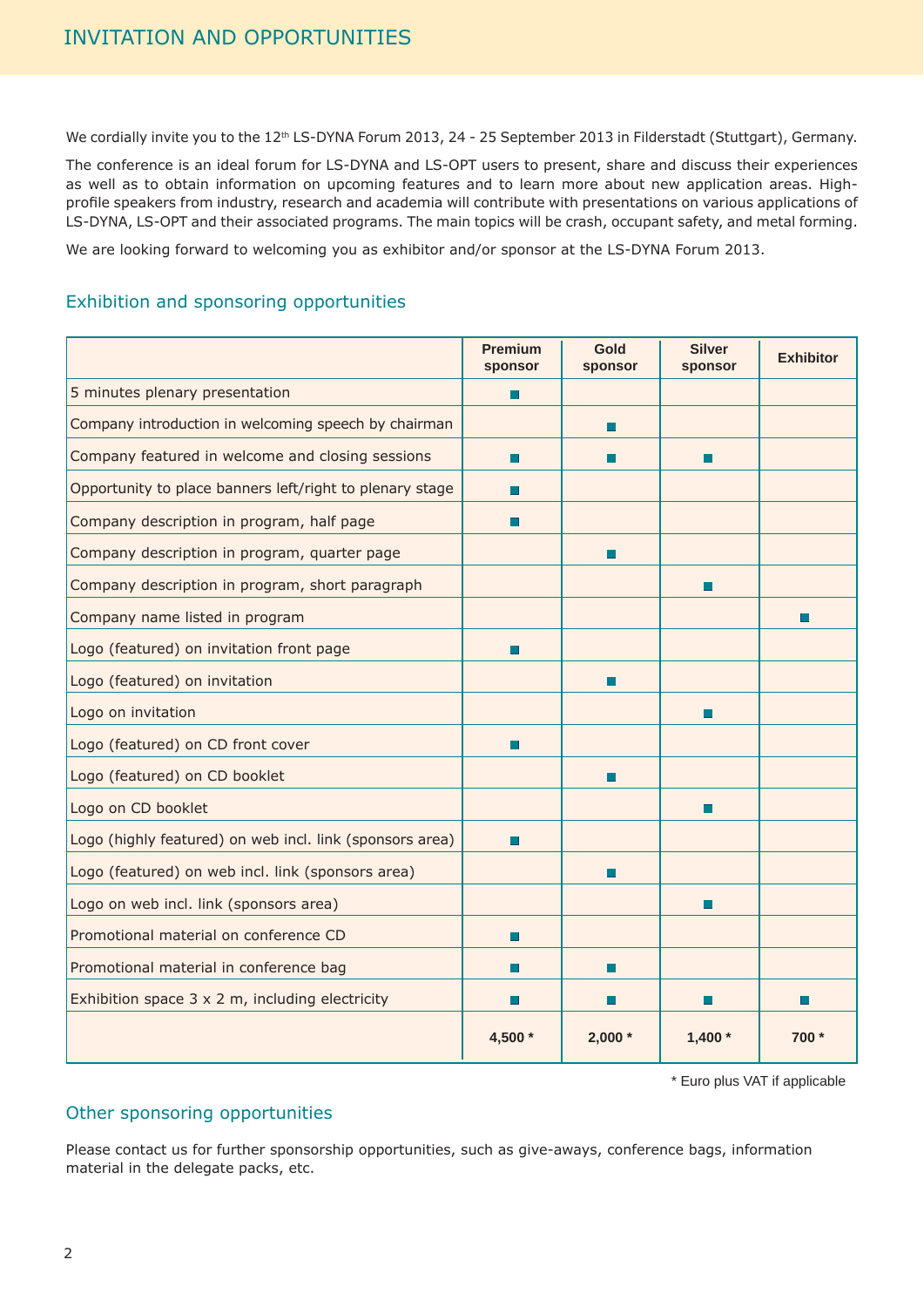#### Conference venue

FILharmonie Filderstadt (near Stuttgart) Tübinger Straße 40 D-70794 Filderstadt Tel. +49 (0) 7 11 - 7 09 76 - 0 www.filharmonie-filderstadt.de

#### Travel information

The venue FILharmonie can be reached easily via the A8 Stuttgart-München (B27 direction Reutlingen/Tübingen, Exit: Filderstadt-West/Plattenhardt/FILharmonie). From Stuttgart main station you can take the S-Bahn S2 to Filderstadt (final stop). From there bus number 37 will take you directly to FILharmonie.

#### Hotel accommodation

www.fi lharmonie-fi lderstadt.de/veranstalter-service/ vertragshotels/

#### Participation fees

Free of charge.

#### Conference language

German

#### About DYNAmore

DYNAmore GmbH Gesellschaft für FEM Ingenieurdienstleistungen

DYNAmore is dedicated to support engineers to solve non-linear mechanical problems numerically. Our tools to model and solve these problems are the finite-element software LS-DYNA as solver and LS-OPT for optimization.

We sell, teach, support, and co-develop the software LS-DYNA and LS-OPT. In addition we provide engineering services for numerical analysis and integrate simulation software in your CAE environment. The majority of our customers are from the automotive and aerospace industry.

DYNAmore GmbH Industriestr. 2 D-70565 Stuttgart, Germany Tel. +49 (0)711 - 459600 - 0 Fax +49 (0)711 - 459600 - 29 E-Mail: info@dynamore.de www.dynamore.de

#### Disclaimer

Neither DYNAmore GmbH, Werbos GbR or FILharmonie Filderstadt can be held liable for loss or damage of exhibition material before, during or after the event. We recommend all exhibitors to take out corresponding insurance. The exhibition will be guarded during the night hours.

#### Event organization

Werbos GbR Osterham 23 83233 Bernau, Germany Tel. +49 (0) 80 51 - 96 74 - 322 Fax +49 (0) 80 51 - 96 74 - 337 E-Mail: info@werbos.de Web www.werbos.de

#### Registration and contact

DYNAmore GmbH Industriestr. 2 70565 Stuttgart, Germany Tel. +49 (0) 7 11 - 45 96 00 - 0 Fax +49 (0) 7 11 - 45 96 00 - 29 E-Mail: forum@dynamore.de www.dynamore.de/forum13

Please use the registration form or register online at www.dynamore.de/forum13 (available spring 2013).